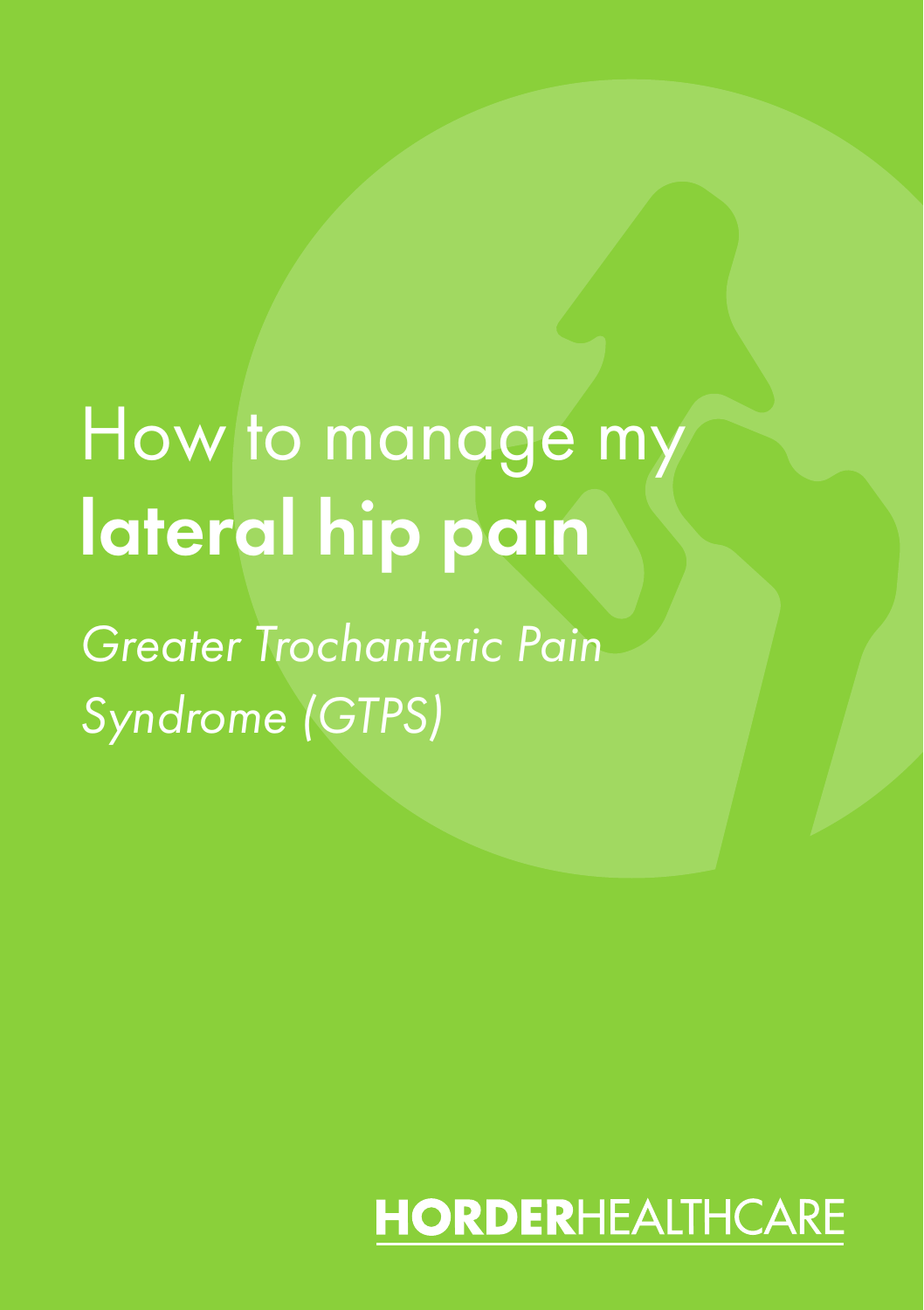# How to manage my lateral hip pain

*Greater Trochanteric Pain Syndrome (GTPS)*

This is an umbrella term used to describe pain, aching or burning discomfort which is on or around the bone on the outside of your hip and can spread down the outside of the thigh. This pain is usually caused by the tendons of the gluteal muscles (such as gluteus medius and minimus) attaching to the bone on the outside of your hip, or the bursa – a fluid filled pocket sitting between or over the tendons.

The pain can be made worse with activities that compress the structures on the side of the hip. This causes changes in the tendons which lead to pain, weakness and reduced activities levels.



#### **Investigations**

In most cases diagnosis is usually made by the presenting symptoms and physical examination, therefore there is usually no need for a scan.

#### Methods to reduce pain

- A short course of analgesia (i.e. paracetamol).
- Non-steroidal anti-inflammatory drugs (NSAIDS) such as ibuprofen are recommended for pain relief.
- It is advisable to seek advice from your pharmacist or GP to check which is best for you and your health.

A research project called the 'Leap Study' published in the British Medical Journal in 2018 reported (Mellor et al 2018):

- A targeted exercise program resulted in 77% improvement after 8 weeks.
- A single cortico-steroid injection resulted in 58% improvement after 8 weeks.
- A wait and see approach resulted in 29%improvement after 8 weeks.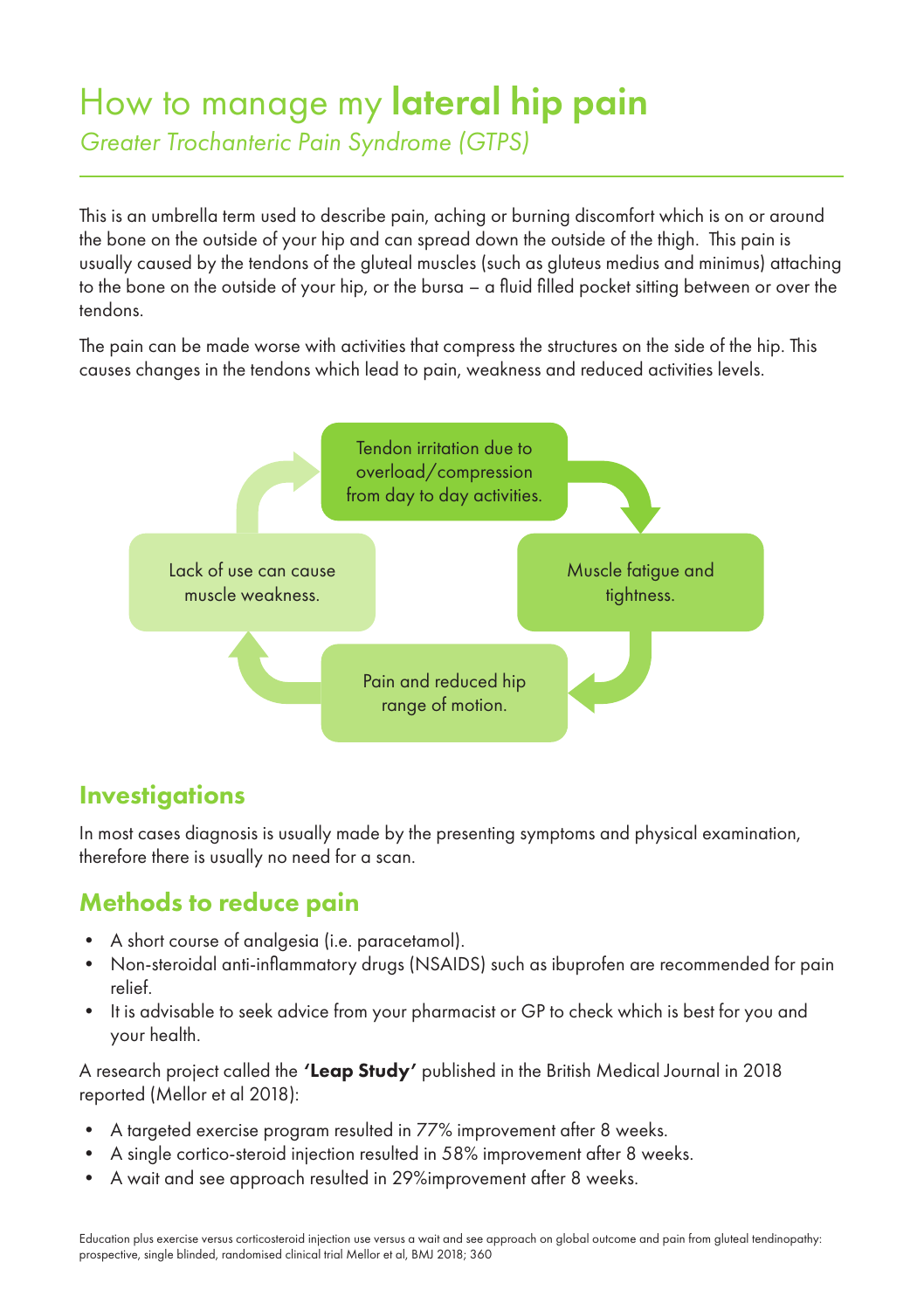### Exercise and physiotherapy

There is a lot of evidence to support a targeted muscle activation and strength programme to improve your muscle and tendon function. A physiotherapist can also provide other treatments to help reduce pain and compliment your exercise program.

A major factor causing the pain is that the muscle and tendon are weak but are asked to do more than they can manage. They tire more quickly, and can't manage as heavy loads as they used to. This leads to more pain, and increasing weakness so they are even more likely to have pain doing normal activities such as walking, or going up stairs. This cycle can continue to cause pain and weakness and loss of function.

The good news is that gradual, slow build-up of exercise can reduce pain, and improve tendon strength and fatigue resistance, giving you tools that can help to improve your pain, improve your function and get you back to normal life.

#### Recommended exercises:

*RPE = Rate of perceived exertion (out of 10)*

| <b>EXERCISE</b>     | <b>Week1</b>   | <b>Week 2</b>  | Week 3         | Week 4         | Week 5         | Week 6         |
|---------------------|----------------|----------------|----------------|----------------|----------------|----------------|
|                     | Reps/<br>sets: | Reps/<br>sets: | Reps/<br>sets: | Reps/<br>sets: | Reps/<br>sets: | Reps/<br>sets: |
|                     | RPE:           | RPE:           | RPE:           | RPE:           | RPE:           | RPE:           |
| LATERAL HIP SIDELYE | Pain:          | Pain:          | Pain:          | Pain:          | Pain:          | Pain:          |
|                     | Reps/<br>sets: | Reps/<br>sets: | Reps/<br>sets: | Reps/<br>sets: | Reps/<br>sets: | Reps/<br>sets: |
|                     | RPE:           | RPE:           | RPE:           | RPE:           | RPE:           | RPE:           |
| <b>BRIDGE</b>       | Pain:          | Pain:          | Pain:          | Pain:          | Pain:          | Pain:          |
|                     | Reps/<br>sets: | Reps/<br>sets: | Reps/<br>sets: | Reps/<br>sets: | Reps/<br>sets: | Reps/<br>sets: |
|                     | RPE:           | RPE:           | RPE:           | RPE:           | RPE:           | RPE:           |
| <b>SQUAT</b>        | Pain:          | Pain:          | Pain:          | Pain:          | Pain:          | Pain:          |
|                     | Reps/<br>sets: | Reps/<br>sets: | Reps/<br>sets: | Reps/<br>sets: | Reps/<br>sets: | Reps/<br>sets: |
|                     | RPE:           | RPE:           | RPE:           | RPE:           | RPE:           | RPE:           |
| <b>OFFSET SQUAT</b> | Pain:          | Pain:          | Pain:          | Pain:          | Pain:          | Pain:          |
|                     | Reps/<br>sets: | Reps/<br>sets: | Reps/<br>sets: | Reps/<br>sets: | Reps/<br>sets: | Reps/<br>sets: |
|                     | RPE:           | RPE:           | RPE:           | RPE:           | RPE:           | RPE:           |
| SIDESTEPPING        | Pain:          | Pain:          | Pain:          | Pain:          | Pain:          | Pain:          |